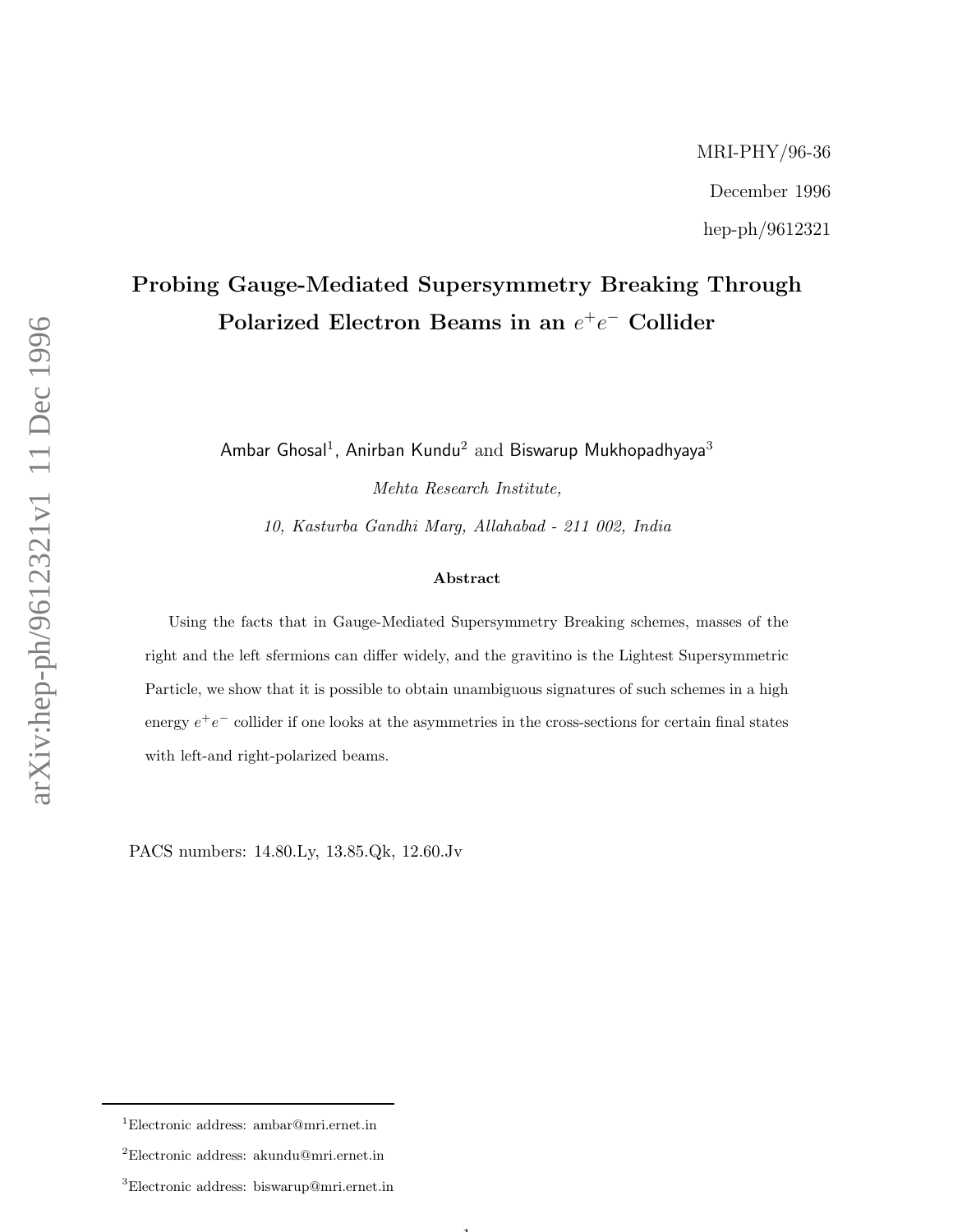While the search for supersymmetry (SUSY) as a fundamental symmetry of nature continues to be an area of intense activity in high energy physics, it is not clear that even the discovery of superpartners of the existing particles will answer a crucial question on the subject, namely how is SUSY broken so that we have a consistent phenomenology. The popular paradigm, as embodied in models based upon supergravity (SUGRA), is that SUSY is broken in a 'hidden sector' and the breaking is conveyed to the observable sector through gravitational interaction, resulting in a gravitino (the spin-3/2 partner of the graviton) with a mass of the order of the electroweak scale [1]. In this picture, all superparticle decays culminate into the production of the lightest supersymmetric particle (LSP) which is stable. In most models the LSP is a mixture of the spin-1/2 superpartners of the photon, the Z-boson and the two neutral Higgs bosons in the theory, and is designated as the lightest 'neutralino'. Characteristic signals with such an 'invisible' LSP have been widely explored [2].

Another scenario which has lately received a lot of attention is one where the Standard Model (SM) gauge group itself may act as the carrier of SUSY breaking [3, 4, 5, 6, 7]. For this, one requires a 'messenger sector' which inherits the hidden sector effects through a separate set of interactions decoupled from the observable sector, at a scale that can be as low as  $\mathcal{O}(10 - 100)$ TeV. The gauginos and sfermions acquire their masses through ordinary gauge interactions with the messenger sector at the one- and two-loop levels respectively [8]. This mechanism is referred to as Gauge Mediated SUSY Breaking (GMSB). The recently renewed interest in GMSB is partially due to the observation of a single  $e^+e^-\gamma\gamma + \rlap{\,/}\psi_T$  event at the Collider Detector at Fermilab (CDF) experiment, which can be explained in this scenario [4]. Another advantage of such a scenario is that flavour-diagonal sfermion masses are induced at a rather low energy scale. Consequently, flavour changing neutral currents (FCNC) are naturally suppressed, which is a distinct advantage over the conventional SUGRA models.

The messenger sector in GMSB models consists of lepton and quark superfields, and one (in extended GMSB models, more than one) superfield  $(S)$ . The scalar as well as the auxiliary component of S acquire finite vacuum expectation values (VEV) when SUSY is broken in the messenger sector. The hidden sector and the interactions between the hidden and the messenger sector are

 $\sim$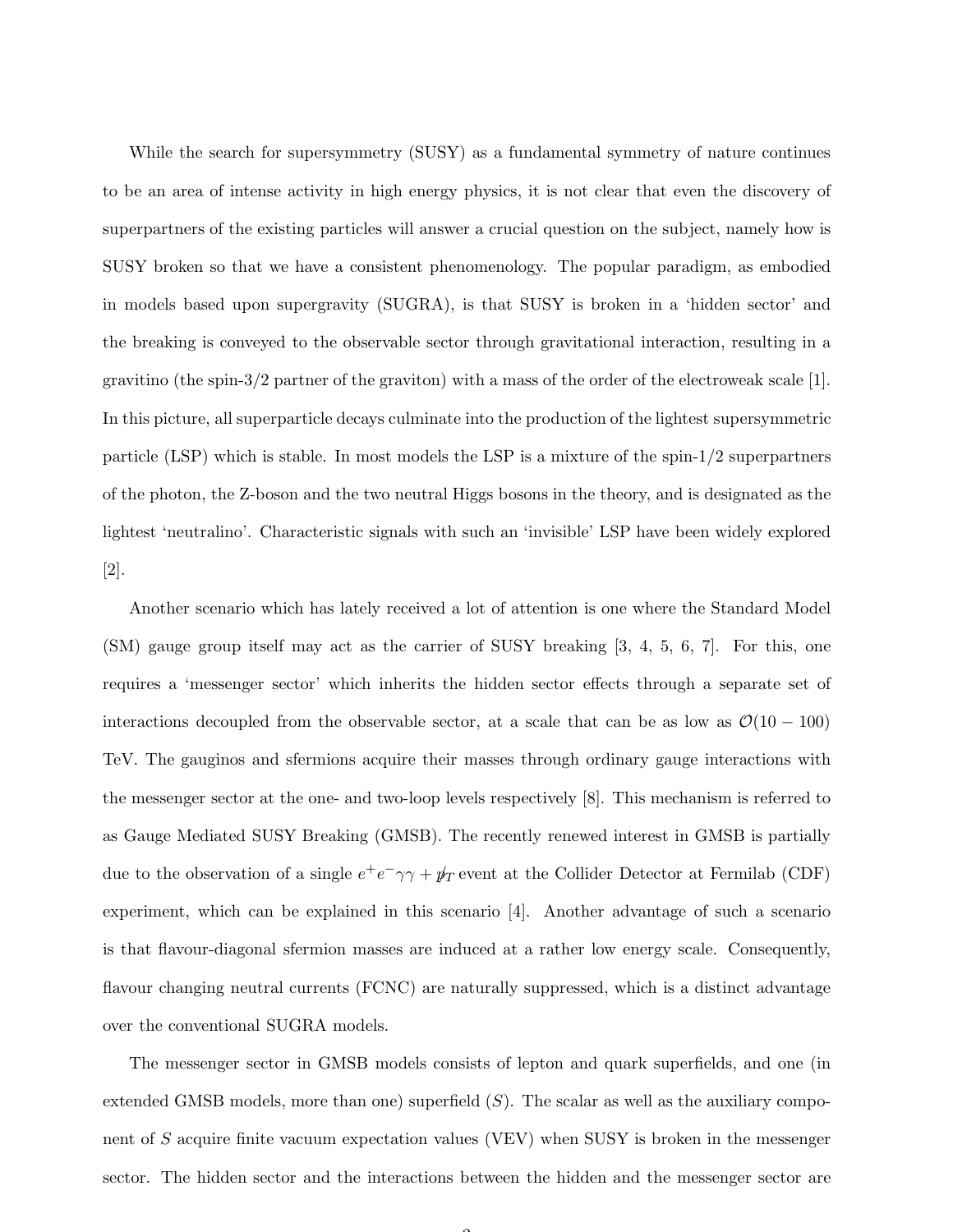responsible for giving VEVs to S. The messenger lepton and quark superfields must be in a GUT representation (like a  $5 + \overline{5}$  or  $10 + \overline{10}$  of  $SU(5)$  or  $SO(10)$  respectively) to preserve the successful prediction of  $\sin^2 \theta_W$ .

To find out from experiments which one is the real SUSY breaking scheme, perhaps the most important thing to remember is that the gravitino in GMSB is decoupled from the SUSY breaking mechanism, and can be so light as to be considered massless compared to the electroweak scale. Consequently, the gravitino becomes the LSP now. The erstwhile LSP now becomes the next lightest SUSY particle (NLSP) which can decay to its SM partner and the gravitino. This decay mode normally does not affect other particles as the gravitational coupling is extremely weak.

While there have been several attempts in recent times to focus upon distinctive signals of GMSB [5], we want to point out here that a very interesting way will be to explore the final states in a high energy  $e^+e^-$ -annihilation experiment with a polarized electron beam. This method utilizes the fact that the masses of left-and right handed sleptons in GMSB are bound to be widely apart, as a consequence of their different  $SU(2) \times U(1)$  quantum numbers which in turn dictate the gauge interactions with the messenger sector. This should be compared with SUGRA models where, except for the stau and the stop, all left-handed sfermions are nearly degenerate with the corresponding right-handed ones. The same principle sometimes causes a right-handed slepton to be the NLSP in GMSB, instead of a neutralino. We demostrate that in either case one may expect to get widely asymmetric signals with polarized electron beams, which provide a clear distinction to the GMSB scenario. Here we demonstrate our predictions in the context of a linear collider with  $\sqrt{s} = 500 GeV$ , because (i) the expected efficiency of electron polarization is quite high ( $\approx 90\%$ ) there, and (ii) such an energy range covers a large part of the parameter space of a GMSB scenario.

We consider a minimal GMSB scenario where there is a single symmetry-breaking superfield S in the messenger sector. The masses induced for the gauginos  $(M_{1/2})$  and the sfermions  $(M_0)$ , induced at one-and two-loop levels respectively, depend crucially on two quantities. These are M, the messenger mass scale, and  $\Lambda$ , the ratio between the VEV's of the auxiliary and scalar components of S. The expressions for the induced masses are [6]

 $\sim$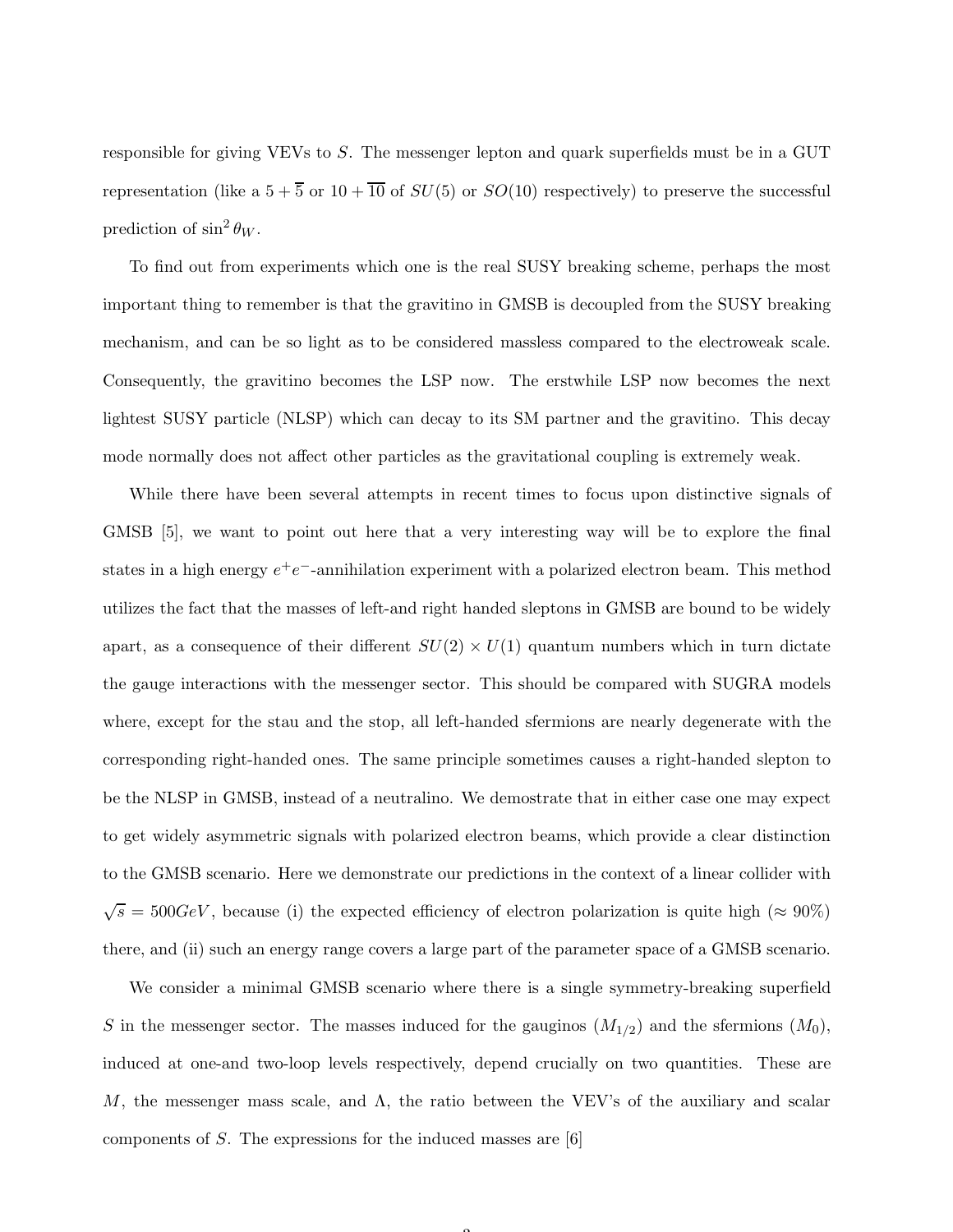$$
M_{\frac{1}{2}}(M) = N_m f_1(\Lambda/M) \frac{\alpha_i(M)}{4\pi} \Lambda,\tag{1}
$$

$$
M_0^2(M) = 2N_m f_2(\Lambda/M) \sum_{i=1}^3 k_i C_i \left(\frac{\alpha_i(M)}{4\pi}\right)^2 \Lambda^2,
$$
 (2)

with the messenger scale threshold functions

$$
f_1(x) = \frac{1+x}{x^2} \log(1+x) + (x \to -x), \tag{3}
$$

$$
f_2(x) = f_1(x) - \frac{2(1+x)}{x^2} \Big[ Li_2\Big(\frac{x}{1+x}\Big) - \frac{1}{4} Li_2\Big(\frac{2x}{1+x}\Big) \Big] + (x \to -x). \tag{4}
$$

In (1),  $C_i = 0$  for all gauge singlets and equals to 4/3, 3/4,  $(Y/2)^2$  for scalars falling in the fundamental representations of  $SU(3)$ ,  $SU(2)$  and  $U(1)$  respectively  $(Y = 2(Q - T_3))$  is the usual weak hypercharge), and  $k_i = 1, 1, 5/3$  for these three groups respectively (our  $\alpha_1$  is not GUTnormalized).  $N_m$  is the number of messenger generations; for one pair of  $5 + \overline{5}$ ,  $N_m = 1$ , while for one pair of  $10 + \overline{10}$ ,  $N_m = 3$  (these are the two values we will work with). Once the mass terms are obtained in this way, one can evolve them down to the electroweak scale. Thus, all the slepton, squark chargino and neutralino masses can be obtained from four inputs, viz.  $M$ ,  $\Lambda$ ,  $\mu$  (the Higgsino mass parameter) and tan  $\beta$  (the ratio of the two Higgs VEV's). The latter two are treated as free parameters here. Of course, one has to diagonalize the chargino and neutralino mass matrices in order to get the physical masses for them. We have also taken care of the usual D-term and sfermion threshold corrections while evolving the sfermion mass down to the electroweak scale. Equations (1) and (2) indicate that in general the lightest neutralino is the NLSP for  $N_m = 1$  whereas for higher  $N_m$ , the fact that  $M_0 \sim N_m^{1/2}$  tends to make the right-handed sleptons the NLSP [9]. However, the mass spectrum also depend crucially upon the diagonalisation of the neutralino mass matrix, and, as is evident from the samples listed in Table 1, in some cases the lightest neutralino is the NLSP even for  $N_m = 3$ .

Now, first consider the situation where the NLSP is a neutralino. The production of a pair of such NLSPs will be followed by each decaying into a photon and a gravitino leading to the signal  $\gamma\gamma + p_T$ . The analysis is simpler if one assumes the NLSP to be Bino-dominated, which is indeed the case for a large region of the parameter space. Using polarized electron beams in a high-energy

4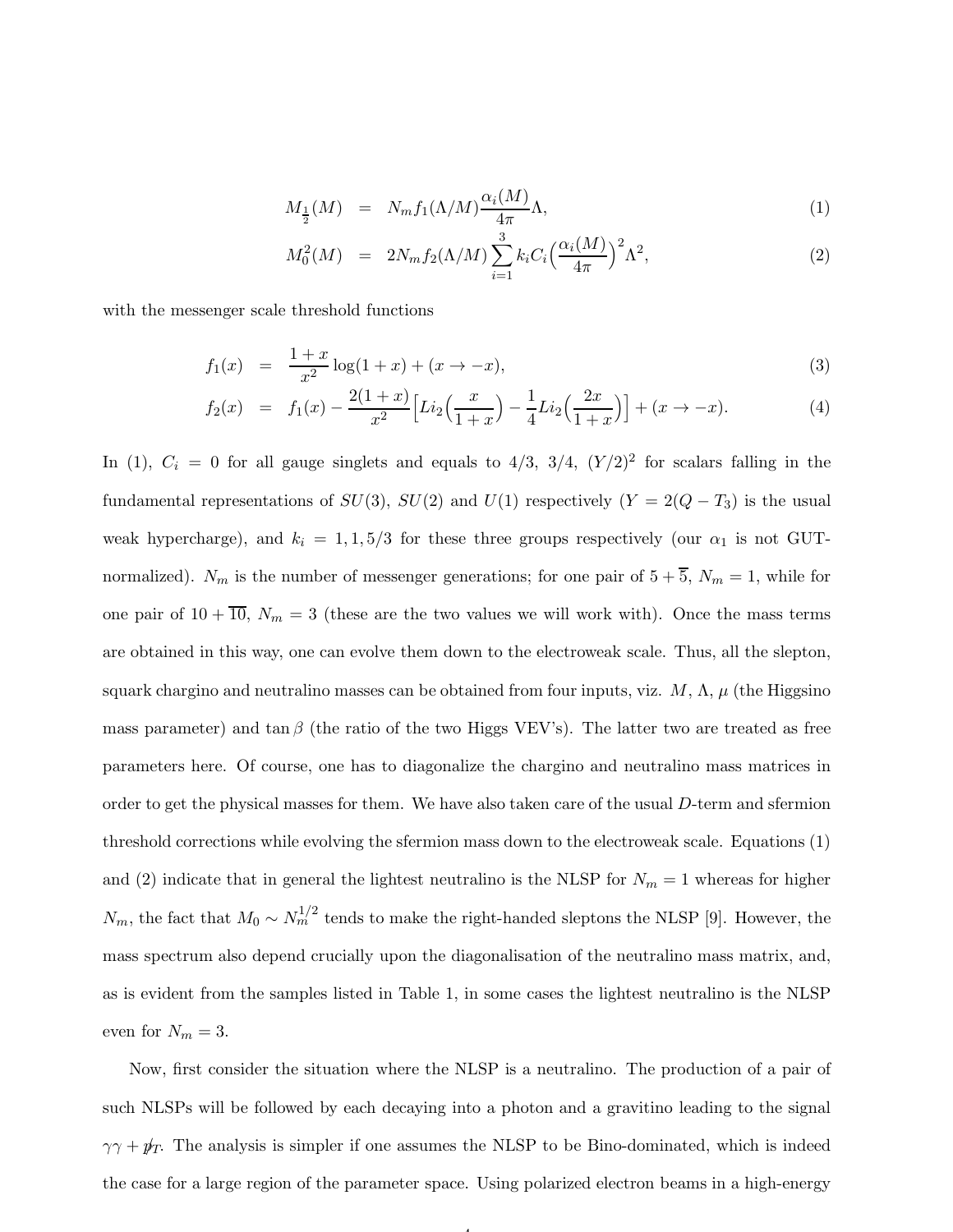$e^+e^-$ -collider, the rate for such a signal is not the same for left- and right electron beams. This is because neutralino pair production receives contributions from a t-channel diagram mediated by a selectron. In this scheme, the right selectron (which is going to be in the propagator when a right electron is involved) is normally much lighter than a left selectron, as a result of which the t-channel contribution is larger with a right-polarized electron beam. The s-channel contribution on the other hand is nearly independent of electron polarization. At high energies ( $\sim 500 GeV$ ) the t-channel contributions dominate over s-channel unless the selectron is excessively heavy. Thus if one defines  $\sigma_{LL}^{\gamma\gamma}$  $L(R)$  as the cross section for  $e^+e^- \longrightarrow \gamma\gamma + \rlap{\,/}\psi_T$  with a left(right)-polarized electron and a specific  $p_T$ -cut, then  $\sigma_R^{\gamma\gamma}$  $\hat{R}^{\gamma\gamma}$  is bound to be larger than  $\sigma_L^{\gamma\gamma}$  $\hat{L}^{\gamma}$ . The effect is rather nicely described by an asymmetry parameter defined as

$$
\mathcal{A}^{\gamma\gamma} = \frac{\sigma_L^{\gamma\gamma} - \sigma_R^{\gamma\gamma}}{\sigma_L^{\gamma\gamma} + \sigma_R^{\gamma\gamma}}
$$
(5)

All systematic effects cancel out in the asymmetry  $A^{\gamma\gamma}$  which is plotted in Figure 1 for a centreof-mass energy of 500 GeV and different values of the GMSB parameters. Note that such left-right asymmetries for exclusive final states can be measured very precisely [10]. Here we have applied a  $p_T$ -cut of 30 GeV for demonstration; the qualitative features do not depend qualitatively on the cut. Basically, the quantity  $\Lambda$  controls the masses induced in the observable sector; the dependence on M is only through the way it affects the evolution of the coupling and mass parameters from SUSY breaking scale in the messenger sector down to the electroweak scale. This latter dependence is relatively minor. On the other hand, a higher  $\Lambda$  is instrumental in causing a larger left-right mass splitting between selectrons, thereby leading to increasing negative values of  $\mathcal{A}^{\gamma\gamma}$ .

The backgrounds come mainly from  $\gamma\gamma Z$ -production followed by invisible decays of the Z. The total cross-section for such final states is about  $2 \times 10^{-3}$  pb, which is rather small for most of the parameter range here. In addition, the backgrounds do not have any asymmetry since they arise from chirality-preserving gauge interactions. Nonetheless, they can reduce  $\mathcal{A}^{\gamma\gamma}$  by enhancing the denominator if the backgrounds are comparable to the signals. To alleviate such possibilities, we show here a rather conservative scan over parameters, showing only those cases where the signal is not less than 0.01 pb. We find that sufficiently large asymmetries are still predicted over a wide

5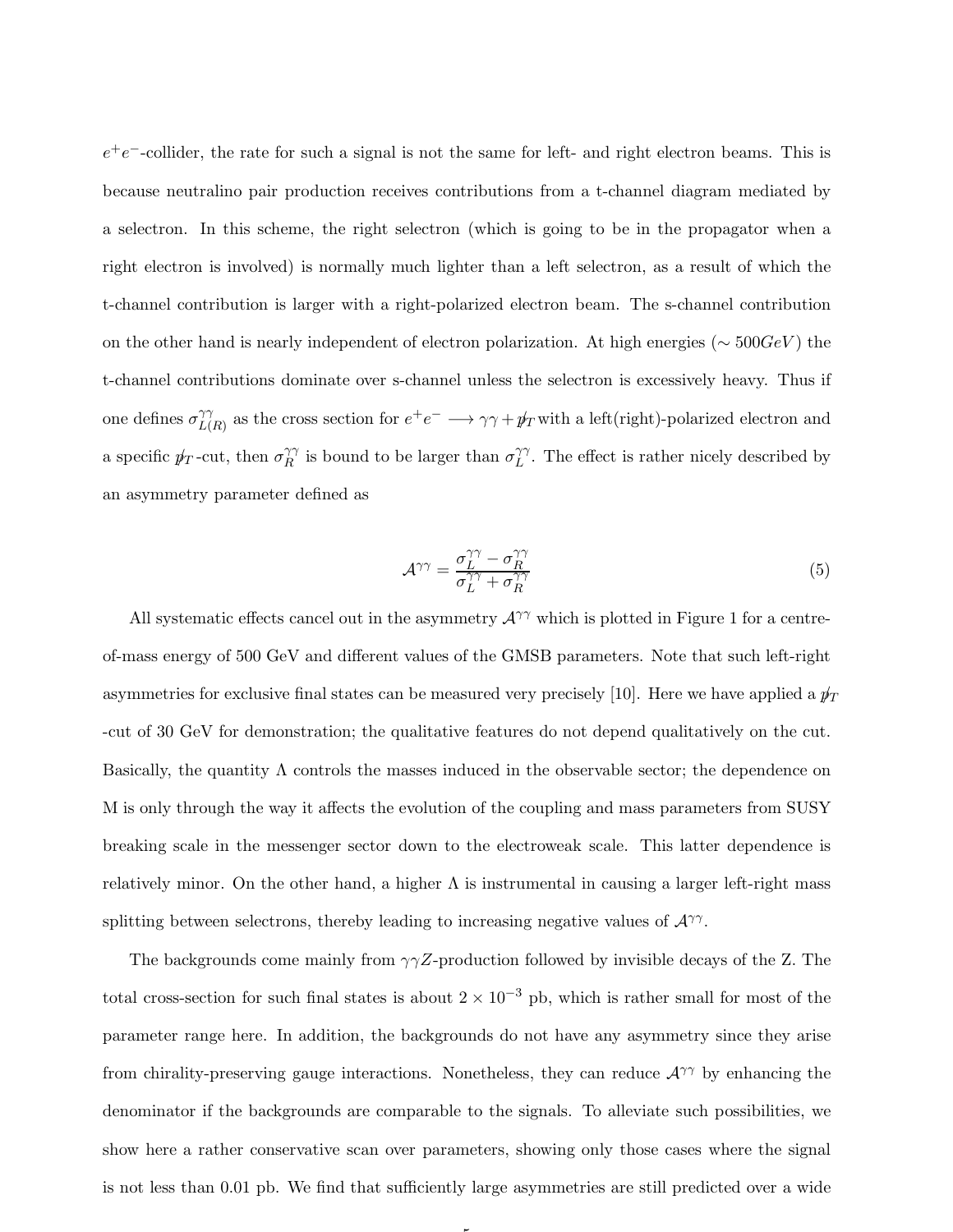region.

Consider next the other situation, where right sleptons are the NLSPs. This happens for most of the parameter space for  $N_m = 3$ . To be very precise, here the three right slepton generations are lighter than any other superparticle and are practically degenarate unless one considers the fact that in the case of a stau there is a non-negligible left-right mixing that makes the lighter stau the true NLSP. It is easy to see, however, that even then our arguments go through when it comes to asymmetric production of right selectrons with polarized electron beams. This is because, even though a stau may be lighter than it, a right selectron has no other way to decay but into an electron and the gravitino. The consequent signal from a pair of right selectrons then is  $e^+e^- \to e^+e^- + \rlap{\,/}p_T$ Again, the rates with a left-polarized electron beam is highly suppressed because the t-channel becomes ineffective. Thus one expects a large negative asymmetry in  $\sigma_{L(R)}^{ee}$ , defined as the cross section for  $e^+e^- + p_T$  with a left(right) electron beam, and with a suitable  $p_T$ -cut so as to make the signal identifiable. The production of left-handed selectrons cannot give rise to final states of this type.

There is however another point here. Unlike in the case with the  $\gamma \gamma + p_T$  final state, here we have a substantial contribution coming from W-pair production (the next largest background is from Z-pairs and is down by roughly one order). This contribution receives an enhancement with left-handed electrons because of t-channel effects. The net effect is thus to cancel the asymmetry arising from GMSB, not to speak of the relative suppression it causes to our signals in the total cross-section. What we have done, therefore, is to define the relevant asymmetry more carefully, in the following way:

$$
\mathcal{A}^{ee} = \frac{\sigma_L^{tot} - \sigma_R^{tot}}{\sigma_L^{tot} + \sigma_R^{tot}} \tag{6}
$$

where  $\sigma_{L(R)}^{tot} = \sigma_{L(R)}^{ee} + \sigma_{L(R)}^{WW}$ ,  $\sigma_{L(R)}^{WW}$  being the contributions to the same final states from a W-pair. Plots of  $\mathcal{A}^{ee}$ , defined in this manner, are presented in Figure 2, also drawn with a  $p_T$ -cut of 30 GeV. Again, to avoid the error due to Z-pair backgrounds etc., we have made the rather conservative choice of only those regions in the parameter space where the SUSY cross-sections are at least 40% of the corresponding W-induced rates. As is evident from the graphs, even then the asymmetry

 $\sqrt{2}$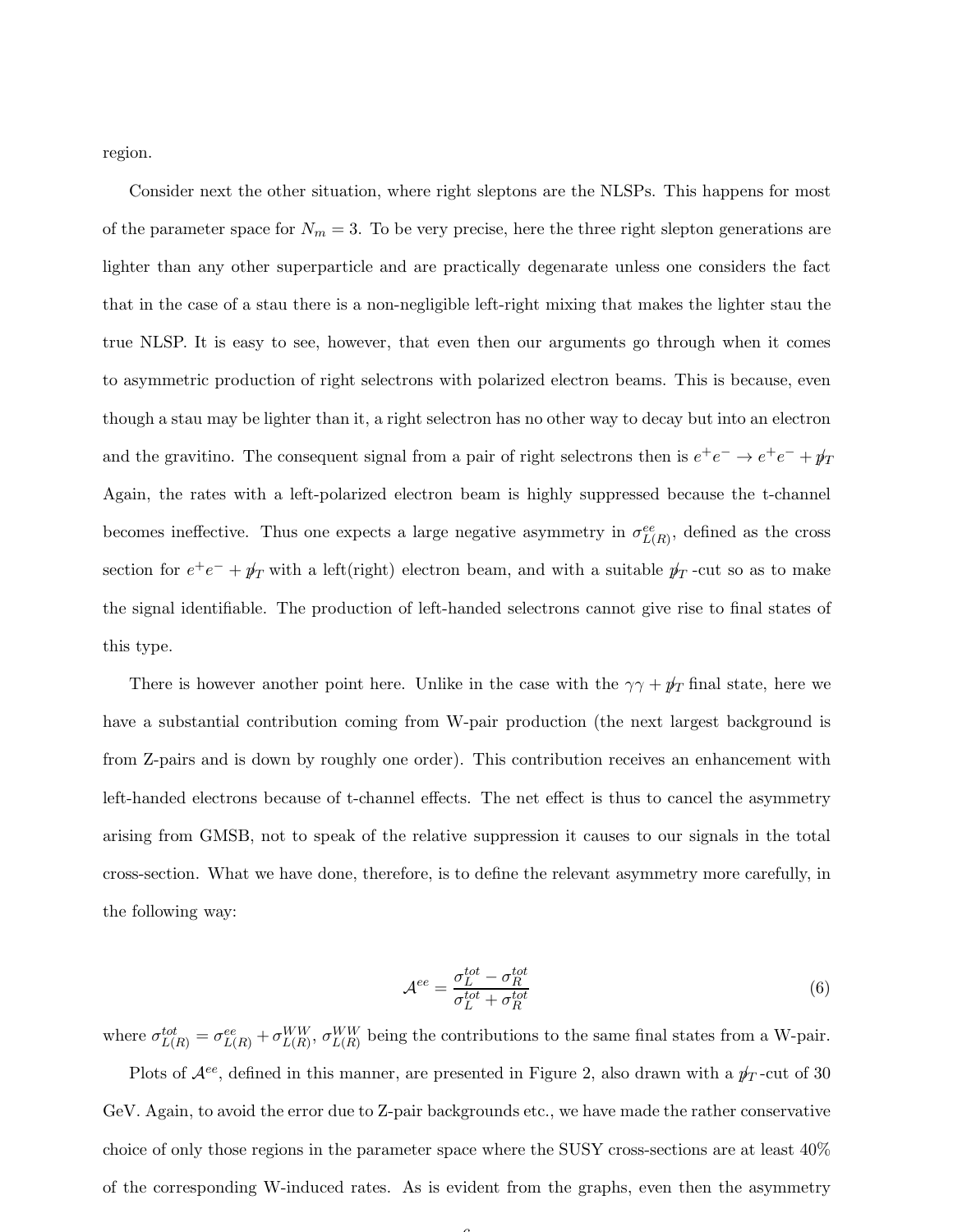is quite spectacular. Starting from large negative values,  $\mathcal{A}^{ee}$  gradually becomes positive as the selectron masse increases, and asymptotically approaches the standard model value of  $\approx 1$  for very large values of  $M/\Lambda$ . This is because the corresponding kinematic suppression for high selectron masses makes the GMSB effects progressively insignificant with respect to the SM effects. However, a large region of the parameter space shows an unambiguously measurable asymmetry, much in the same way as is  $A^{\gamma\gamma}$  discussed above. It should be mentioned that both the graphs are drawn assuming a 100% polarization efficiency of the  $e^-$  beam and completely unpolarized  $e^+$  beam.

The range in the parameter space that is covered in our rather conservative approach here includes practically the entire region within the reach of the Large Hadronic Collider (LHC). If, therefore, it is expected that a SUSY signal is observed at the LHC, then one may aspire to resolve the uncertainty regarding the SUSY breaking mechanism by performing experiments with polarized electrons at a high-energy  $e^+e^-$  linear collider.

We end this discussion with a few remarks. We have shown only two cases of NLSP production here. Situations where non-NLSP superparticles are produced and subsequently decay into via the NLSP channel to a gravitino can also have significant asymmetries for exclusive final states. For example, with a neutralino NLSP, the production of right selectron pairs can lead to the asymmetric  $e^+e^- + p_T$  signal. Similar signals follow from pair-produced neutralinos when a right selectron is the NLSP. Also, though we have not shown any results for  $N_m = 2$ , this particular case deserves closer attention as over a large region of the parameter space, the right slepton and the lightest neutralino are nearly degenerate, and the resulting signals can be quite interesting. A detailed study of the above points will be reported in a subsequent paper.

 $\rightarrow$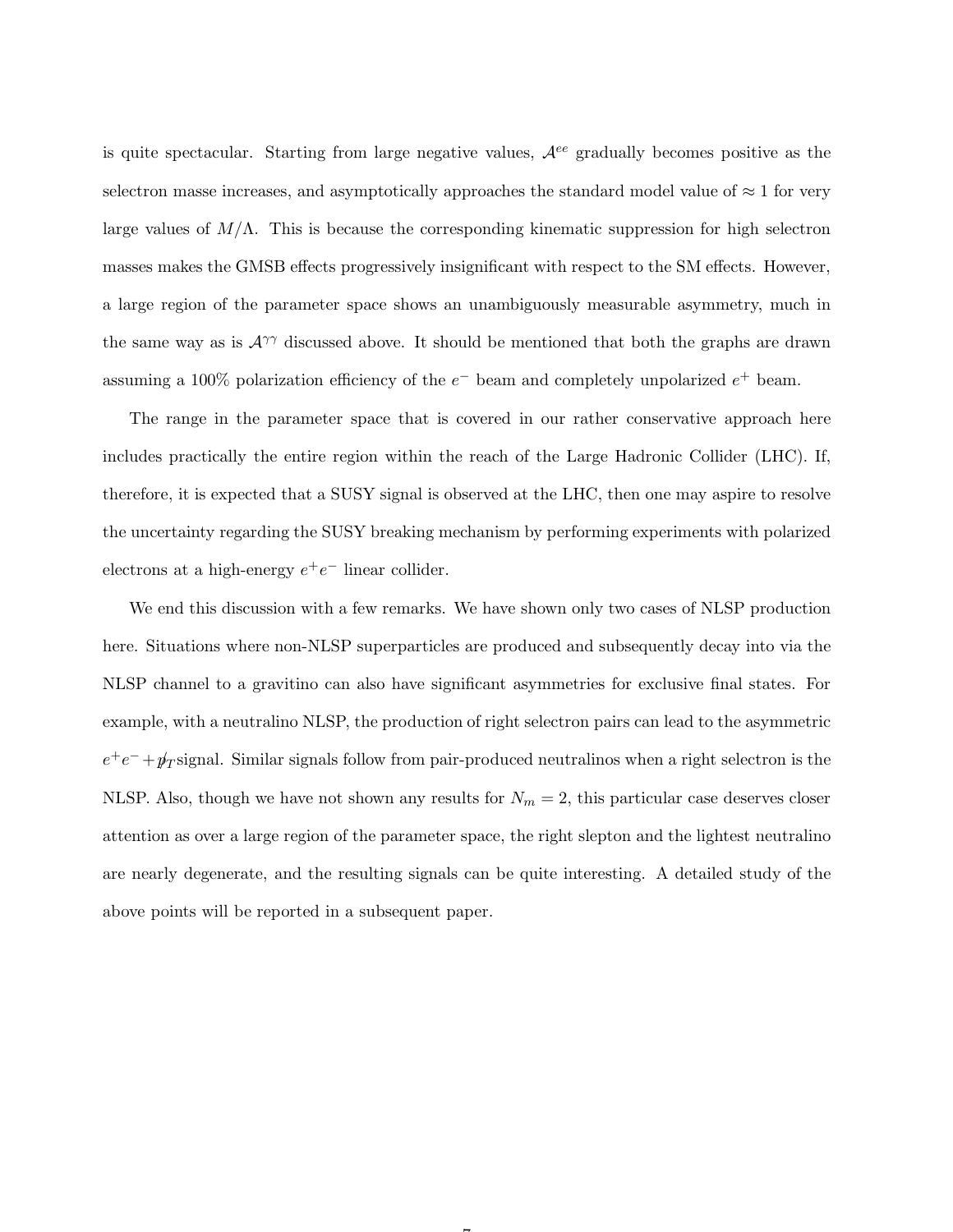## References

- [1] E. Cremmer et al, Nucl. Phys. B212, 43 (1983). For general reviews, see, e.g., H.P. Nilles, Phys. Rep. 110, 1 (1984); H. Haber and G. Kane, Phys. Rep. 117, 75 (1985); A. Chamseddine, R. Arnowitt and P. Nath, Applied  $N = 1$  Supergravity, World Scientific, Singapore (1984).
- [2] For experimental results, see, e.g., A. Acciari et al, Phys. Lett. **B350**, 109 (1995).
- [3] M. Dine, A.E. Nelson and Y. Shirman, Phys. Rev. D51, 1362 (1995); M. Dine at al, Phys. Rev. D53, 2658 (1996); S.P. Martin, hep-ph/9608224; T. Hotta, Izawa K.-I. and T. Yanagida, hep-ph/9606203; S. Dimopoulos, S. Thomas and J.D. Wells, hep-ph/9609434 and references therein.
- [4] S. Ambrosanio *et al*, Phys. Rev. Lett. **76**, 3498 (1996), Phys. Rev. **D54**, 5395 (1996).
- [5] S. Dimopoulos et al, Phys. Rev. Lett. 76, 3494 (1996); S. Dimopoulos, S. Thomas and J.D. Wells, Phys. Rev. D54, 3283 (1996); H. Baer et al, hep-ph/9610358.
- [6] J. Bagger *et al*, hep-ph/9609444.
- [7] K.S. Babu, C. Kolda and F. Wilczek, Phys. Rev. Lett. 77, 3076 (1996).
- [8] L. Alvarez-Gaume, M. Claudson and M. Wise, Nucl. Phys. B207, 96 (1982).
- [9] The mass spectrum depends crucially on the messenger scale dynamics. Also, for a strongly interacting messenger sector, right sleptons can naturally become the NLSP; see the first reference in [5].

 $\sim$ 

[10] A. Czarnecki and W.J. Marciano, Phys. Rev. **D53**, 1066 (1996).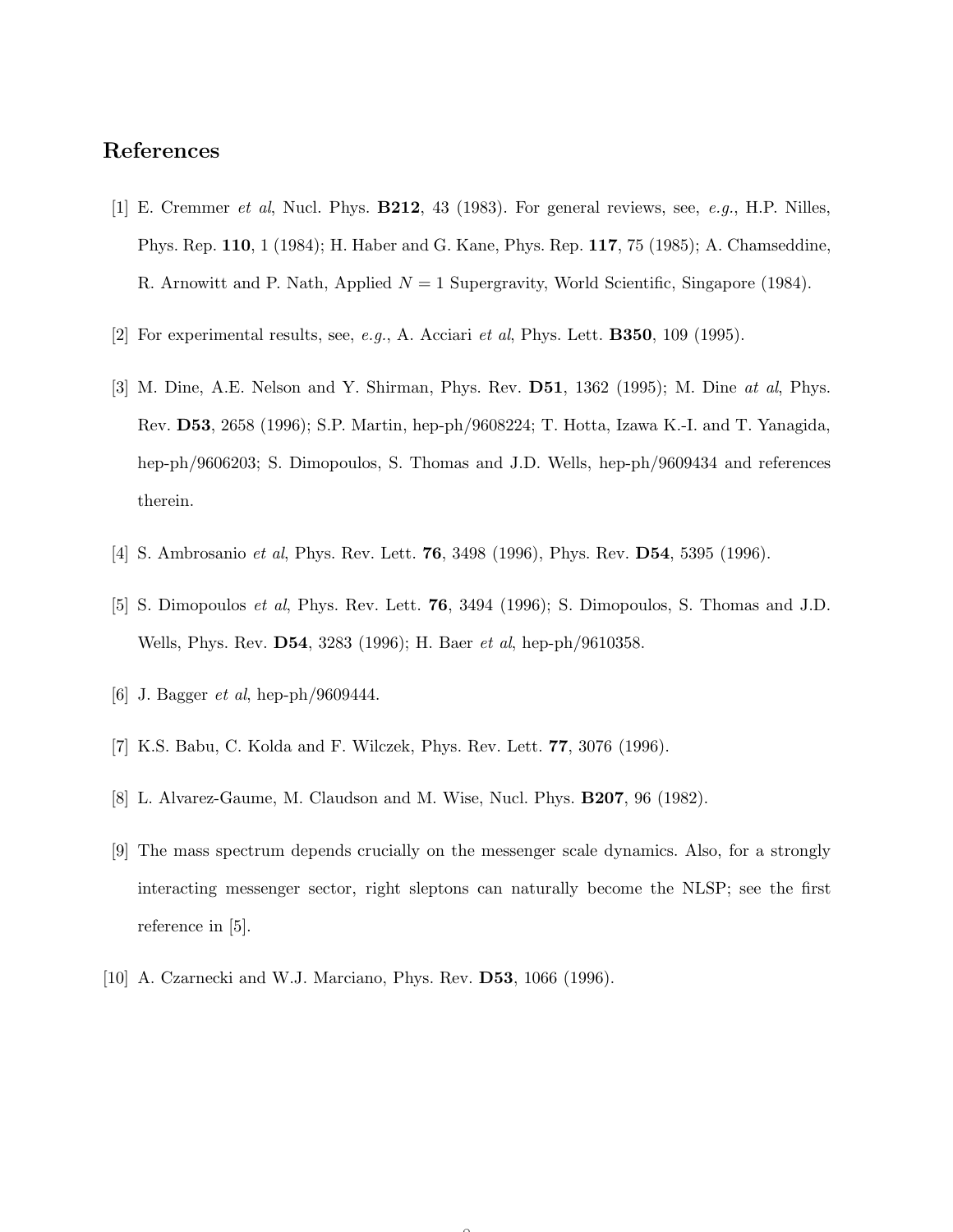| $N_m$          | $\mu$   | $\tan \beta$   | $M$ (TeV) | $\Lambda$ (TeV) | $M_{\chi^0}$ (GeV) $M_{\tilde{e_R}}$ (GeV) |        |
|----------------|---------|----------------|-----------|-----------------|--------------------------------------------|--------|
|                |         |                |           |                 |                                            |        |
| $\mathbf{1}$   | 300     | $\sqrt{2}$     | 100       | $50\,$          | 61                                         | 91     |
| $\mathbf{1}$   | 900     | $\overline{2}$ | $50\,$    | $25\,$          | $33\,$                                     | $54\,$ |
| $\overline{2}$ | 500     | $\sqrt{2}$     | $50\,$    | $25\,$          | 66                                         | 68     |
| $\overline{2}$ | $500\,$ | $20\,$         | $100\,$   | $50\,$          | 139                                        | 127    |
| $\sqrt{2}$     | 800     | $\sqrt{2}$     | $50\,$    | $25\,$          | 68                                         | 68     |
| 3              | 100     | $\sqrt{2}$     | $100\,$   | $50\,$          | 72                                         | 150    |
| 3              | 100     | $20\,$         | $50\,$    | $25\,$          | $62\,$                                     | $84\,$ |
| 3              | 800     | $\overline{2}$ | 500       | $50\,$          | 199                                        | 154    |
| 3              | 900     | $20\,$         | 500       | 100             | 40                                         | 52     |

| labie |  |
|-------|--|
|-------|--|

Some sample mass values for the lightest neutralino and the right selectron with different GMSB parameters.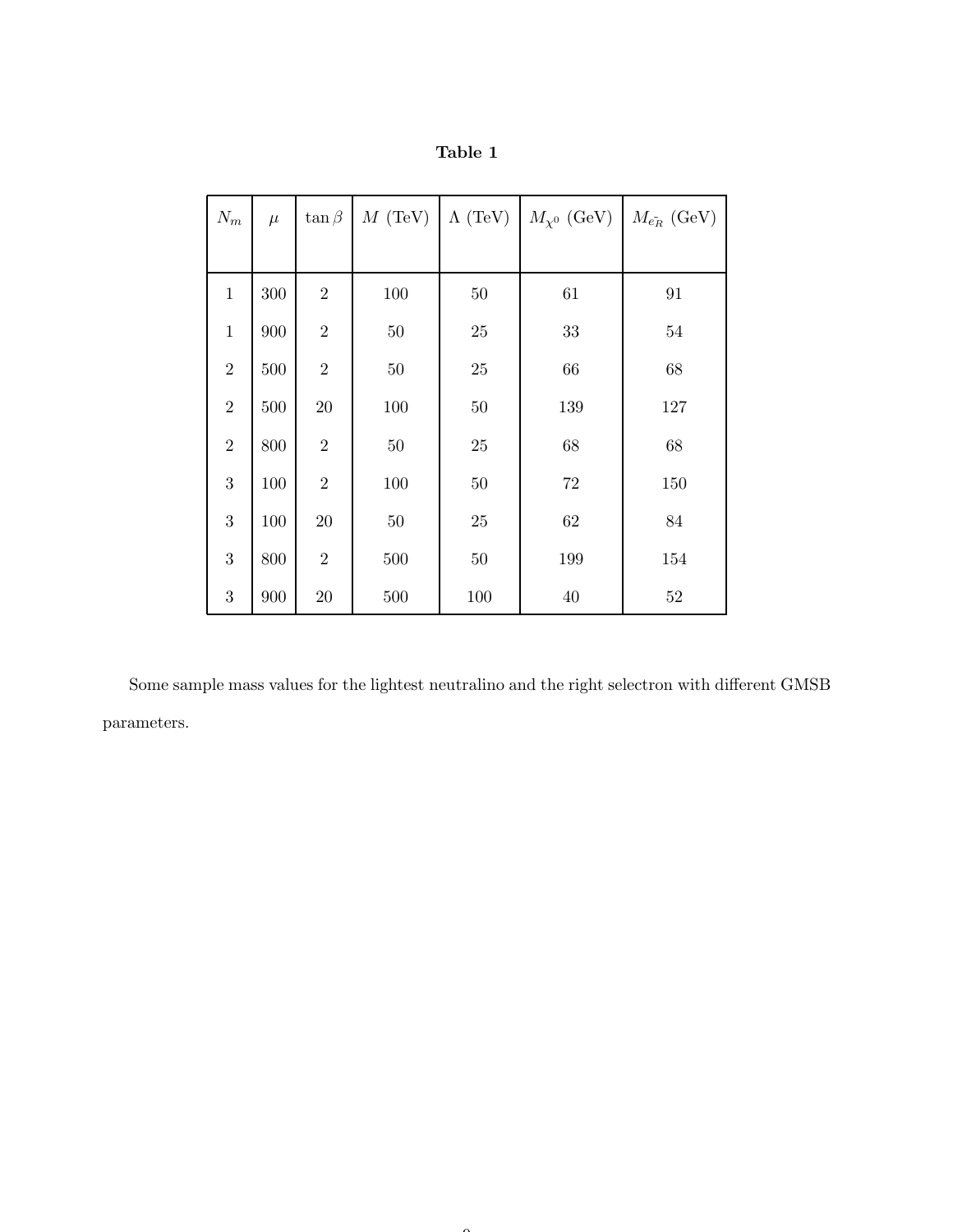

Fig 1(a) Plot of  $A^{\gamma\gamma}$  vs M, with  $\mu = 300$  and tan  $\beta = 10$ . The lines from left to right are for  $M/\Lambda = 2, 6, 10$  respectively.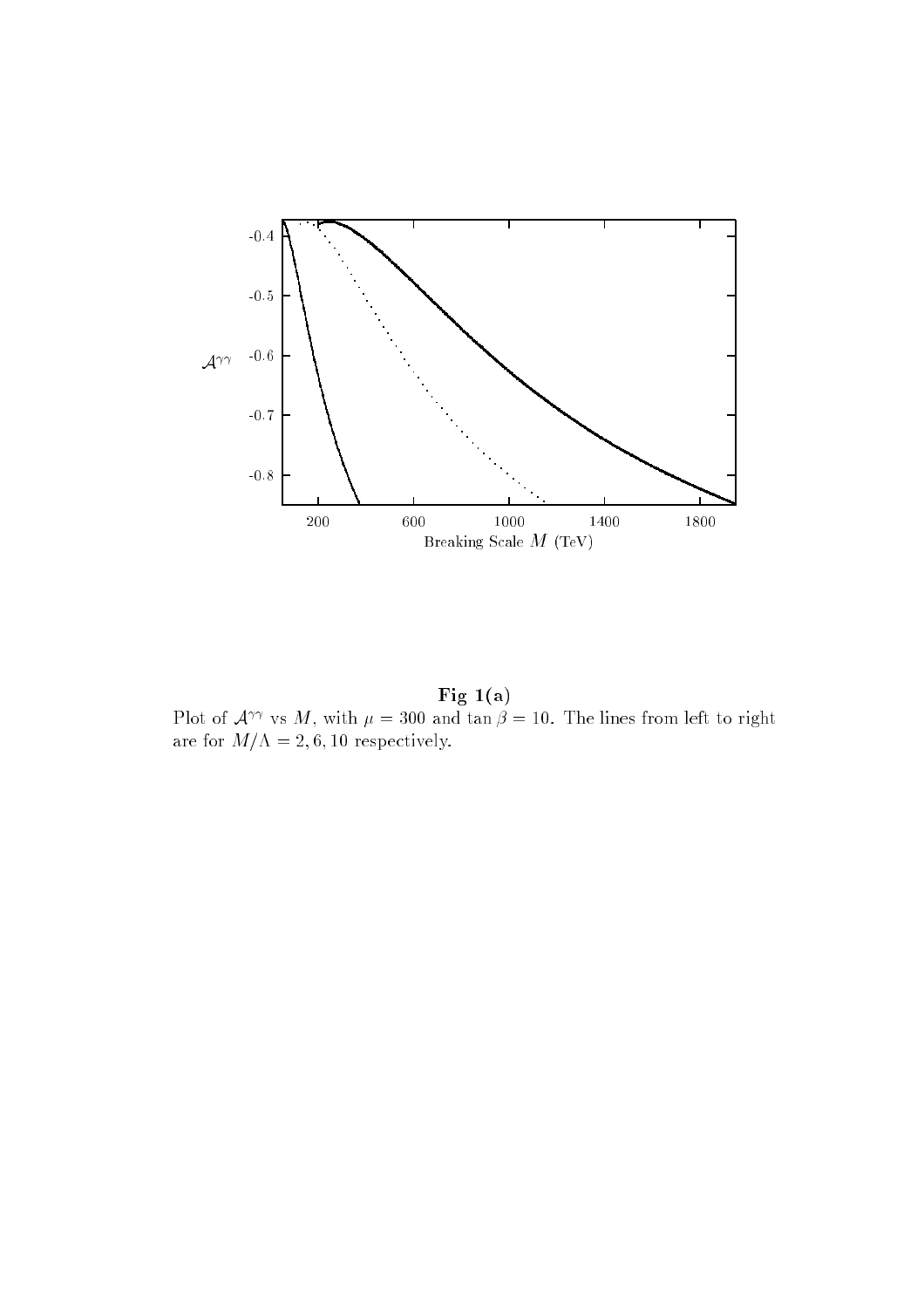

Fig 1(b) Same as in Fig 1(a) with  $M/\Lambda = 2$  and varying  $\mu$  and tan  $\beta$ .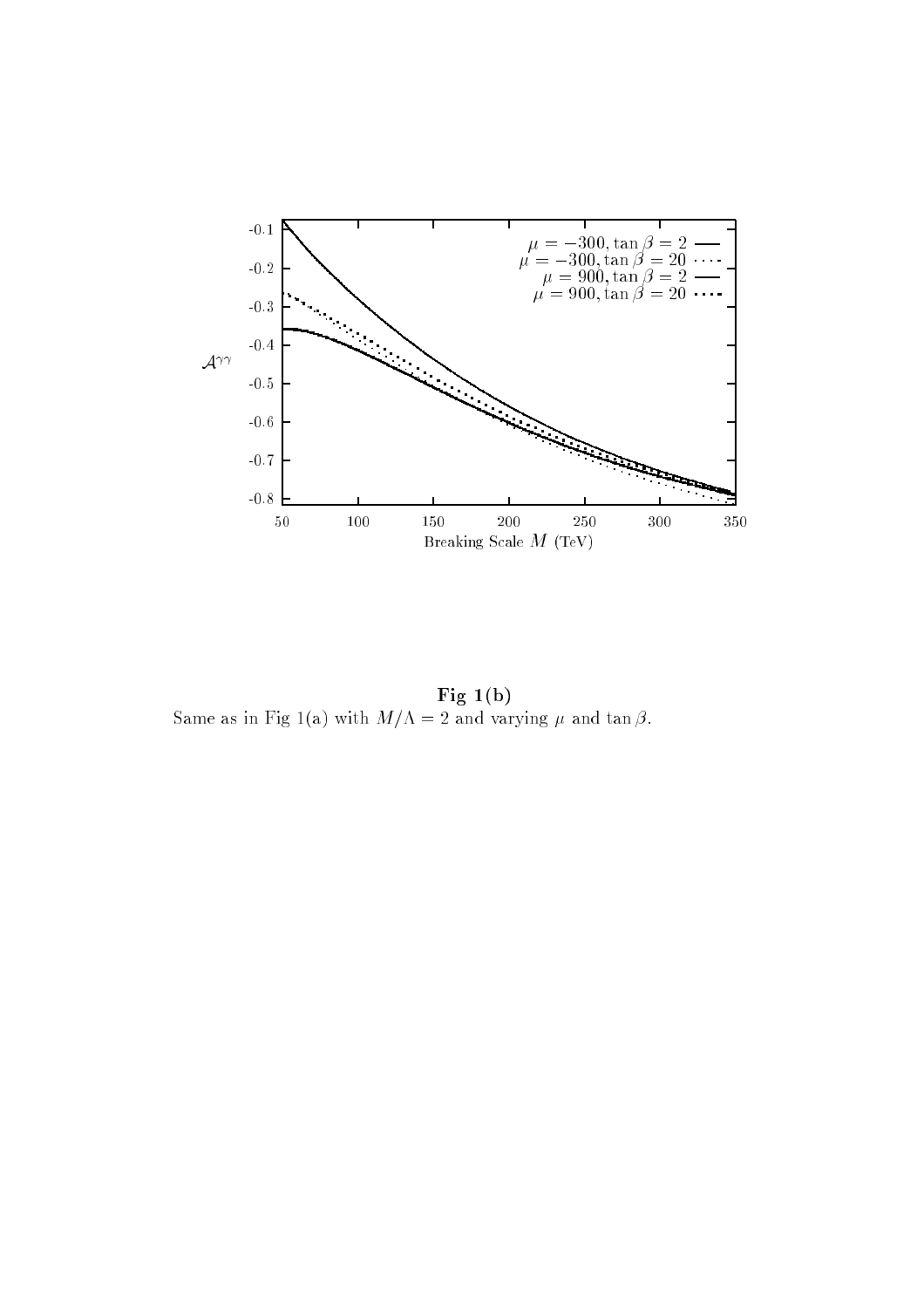

Fig  $2(a)$ Plot of  $A^{\epsilon\epsilon}$  vs M, with  $\mu = 300$  and  $\tan \beta = 10$ . The lines from left to right are, as in Fig 1(a), for  $M/\Lambda = 2, 6, 10$  respectively.